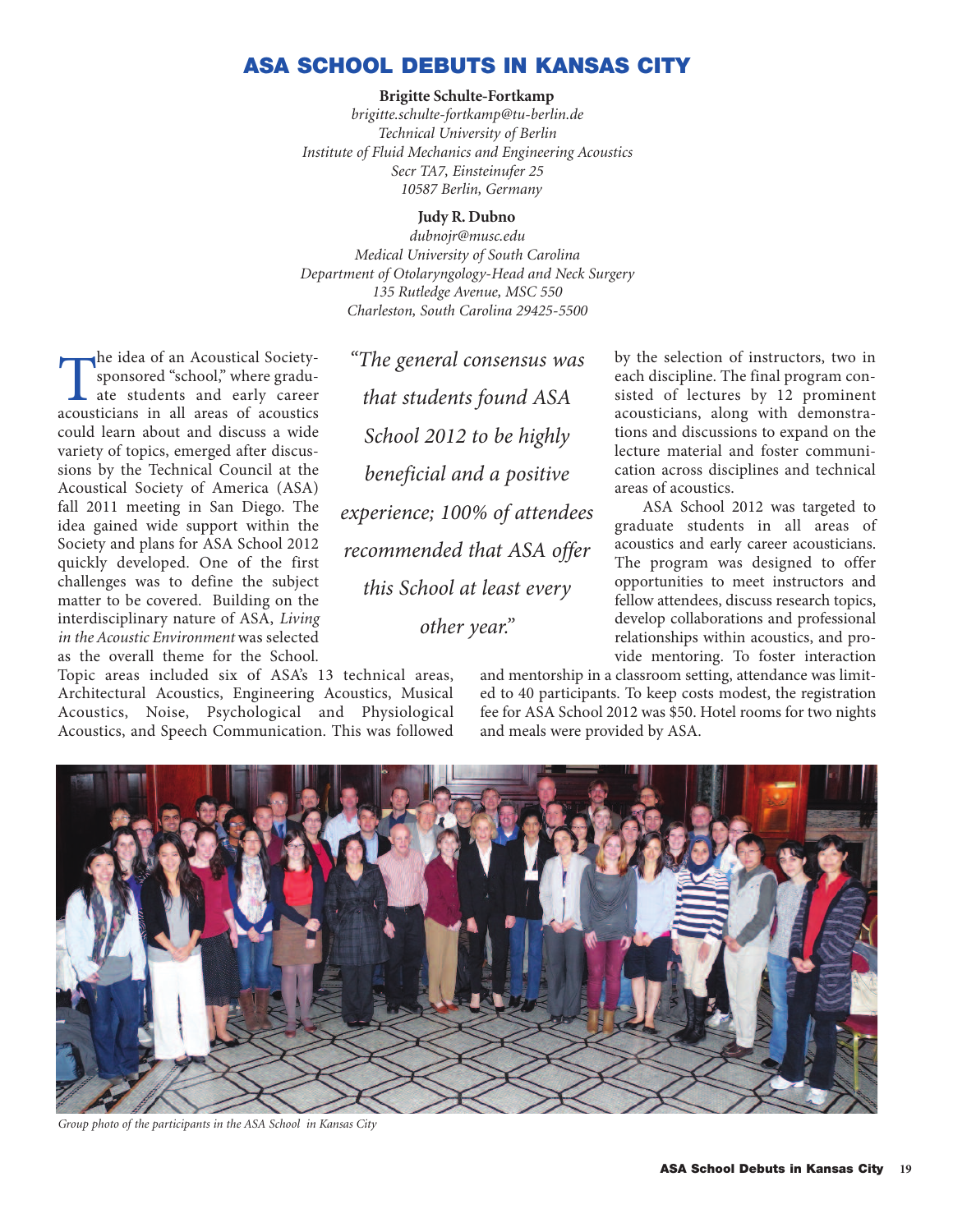

*"Classroom photo" of the ASA School in Kansas City*

The response to this new ASA initiative was remarkable as it drew more applicants than spaces available. The 40 applicants who were selected to participate formed a deeply diverse student body, whose acoustical interests covered the full range of ASA's subdisciplines, with the largest numbers from Speech Communication and Architectural Acoustics. Participants included students from six countries who were enrolled in Ph.D. or Master's degree programs in architectural acoustics, speech and hearing, linguistics, engineering fields, and several other disciplines such as physics, oceanography, and neuroscience. Two early-career participants were from acoustical consulting firms.

ASA School 2012 took place on 20-21 October 2012, the weekend immediately preceding the ASA fall meeting in Kansas City. Instructors in *Engineering Acoustics* (Michael Vorländer and Paul Schomer) focused on acoustic measurements and standards, which are prerequisites for scientific research and practical applications in acoustics. Instructors in Noise (Bennett Brooks and Brigitte Schulte-Fortkamp) discussed criteria and metrics for the outdoor environment and how to use "soundscape" to rethink the evaluation of noise for a "sensitive environment" and its effects on quality of life. In *Architectural Acoustics*, instructors (Gary Siebein and Erica Ryherd) focused on communication in educational spaces by verbal, multi‐media, artistic, musical, and manual means, and on soundscapes for healthcare environments to enhance healing and reduce environmental stressors for staff, patients, and families. Instructors in *Psychological and Physiological Acoustics* (Dan Tollin and Chris Stecker) illustrated how our auditory system determines the spatial location of sound sources, with examples of why our sense of sound location has important consequences in daily life. Continuing this theme, *Speech Communication* instructors (Ann Bradlow and Christine Shadle) showed how human listeners use localization and segregation to perceive and produce sounds and interact with objects in the environment. To conclude, instructors in *Musical Acoustics* (Tom Rossing and Jonas Braasch) described the production and transmission of musical sound from the source to the listener and

explained the scientific study of musical performance.

Sharing meal and break times and social events, including a Friday evening welcome reception and Saturday evening dinner, provided informal settings for further discussion and social exchange. At the closing session, each participant received a certificate of attendance and a USB drive containing all course materials. Participants also attended the ASA meeting immediately following the School, to deepen their understanding of a specific field of acoustics and become better acquainted with scientific work in other fields. All ASA School attendees were authors on lecture or poster presentations at the ASA meeting.

ASA School 2012 received funding from several sponsors, including the Acoustical Society of America (www.acousticalsociety.org), the Acoustical Society Foundation Fund (www.acousticalsociety.org/ membership/ as\_foundation\_ fund), HEAD acoustics, Inc. (www.head-acoustics.de/eng/), and Scantek, Inc. (http://www.scantekinc.com/). The Chair and members of the local organizing committee for the fall 2012 meeting in Kansas City also provided assistance by identifying the venue for the School and by arranging for the audio-visual equipment without cost. This support, which enabled the School to offer the scientific program and other amenities to students at a reasonable cost, is gratefully acknowledged.

Following ASA School 2012, each student attendee and instructor completed an evaluation to provide feedback and suggestions for the next ASA School. The general consensus was that students found ASA School 2012 to be highly beneficial and a positive experience; 100% of attendees recom-



*Logo for the ASA School 2012*